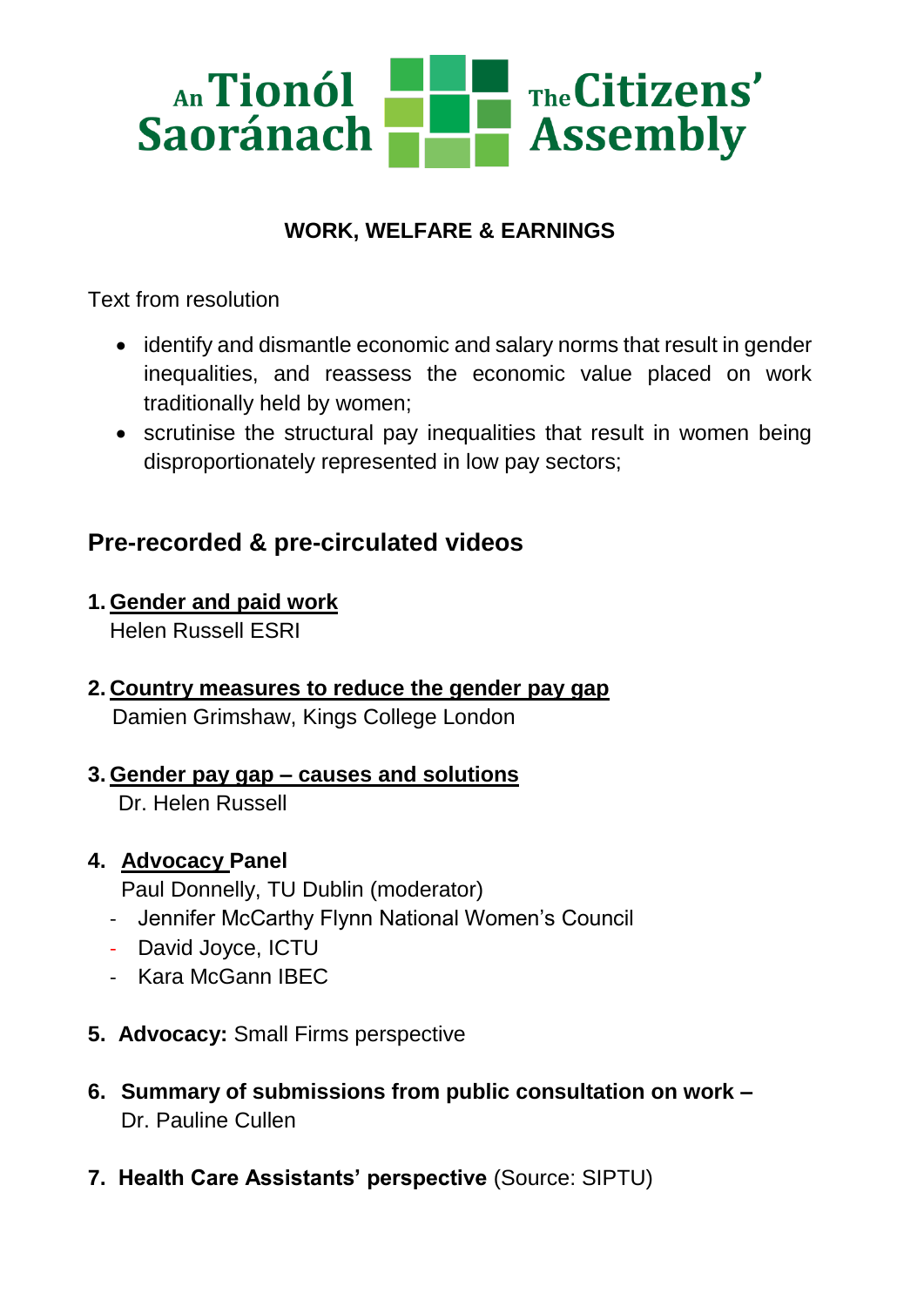

- **8. Economic benefits of gender equality** (Source: EIGE)
- **9. Gender equality: women and men with equal opportunities to work and develop** (Source: Business in Europe)